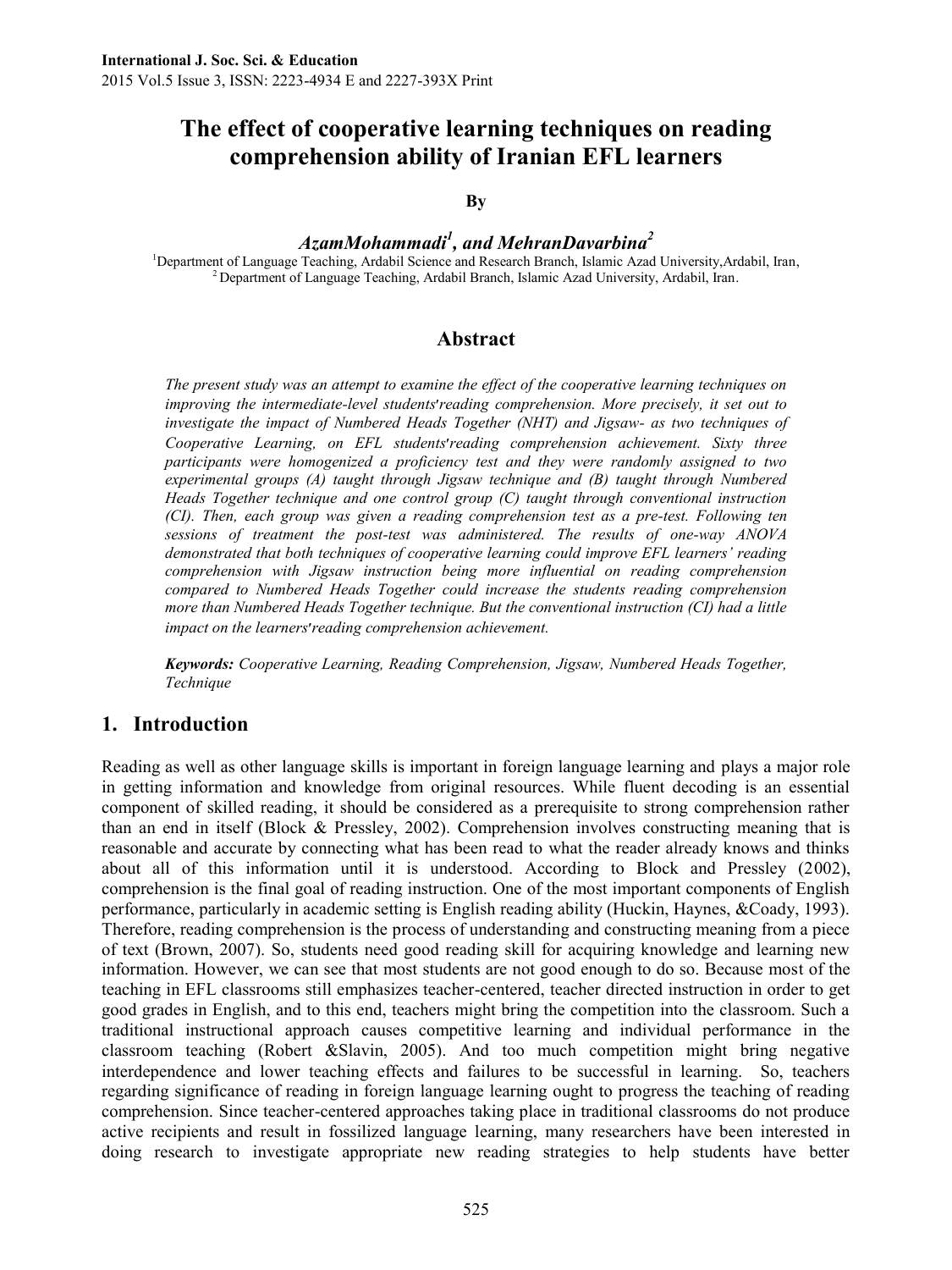understanding when they read. One of these strategies is cooperative learning technique investigated by researchers during the past decades. Cooperative learning is one of the teaching methods to improve learning, academic achievement and social skills by students׳interaction (Kessler, 1992; Wei, 1997). Cooperative learning compared to traditional approach is more student-centered and communicationoriented. Therefore, traditional reading instruction can be replaced by cooperative learning which emphasizes interaction and communication and promotes the socio-linguistic competence of students (Brown, 2007).

The application of cooperative learning to classroom teaching finds its root in the 1970s when United States began to design and study cooperative learning models for classroom context (Kessler, 1992). According to Johnson & Johnson (1989) cooperative learning is a teaching strategy in which small teams, each with students of different levels of ability, use a variety of learning activities to improve their understanding of students of different levels of ability and use a variety of learning activities to improve their understanding of a subject. Johnson and Johnson (1994) define cooperative learning as an instruction that involves teams of students working together toward a common goal. Through CL students have more opportunities to practice English and to learn more effectively from classmates as well as teachers. It also helps exercise student's social skills and interpersonal relationships through interactions with group members (Johnson, Johnson, 1994; Lai, 2002; Wei & Chen, 1993). Most studies on the effectiveness of CL have consistently indicated that this methodology promotes higher achievement, more positive interpersonal relationships, and self-steam than do competitive and individualistic efforts (Gomleksiz, 2007; Johnson & Johnson, 1994). In order to have small groups work together successfully, a teacher has to compose five essential elements in each lesson (Johnson, Johnson, &Holubec, 1990; 1993): a) Positive interdependence: each member of the group is responsible for the success of the group as a whole and is assigned a fair share of work b) face-to-face interaction: students work in close physical proximity, which enables them communicate easily and provides opportunities for oral practice c) individual accountability: every student is accountable for carrying out his or her assigned tasks; all members are aware that every individual has a role to play in completing the activity d) social skills: group learning activities provide an opportunity for communication and interaction. Leadership, decisionmaking, and conflict management are an integral part of group work, and teachers should encourage students to use these skills in the classroom e) group processing: throughout the course of an activity, group members are aware of their learning on a metacognitive level. Group processing provides students a chance to give and receive feedback and enhances the skills of each group member.

It is better to apply all CL techniques in research in order to assure the degree of effectiveness or noneffectiveness of them over successful learning as well as reading. And since the differential effect of Jigsaw and Numbered-head-together simultaneously has not been investigated over reading comprehension of intermediate students, this study aims to make clear the differential effect of jigsaw, Numbered-Head-Together and conventional instruction on reading comprehension ability of EFL learners**.**

### **2. Research questions and hypotheses**

 $H<sub>0</sub>$ . Type of instruction does not have any effect on EFL learners' reading comprehension ability.  $H_1$ : It is expected that Jigsaw will have more effect on reading comprehension of the learners compared to Numbered Heads Together technique and conventional instruction.

# **3. Methodology**

### *Participant*

The participants were 90 female students studying English language in Moghan-Honar and KhajeNasiraddinToosi institutions in Parsabad, Iran.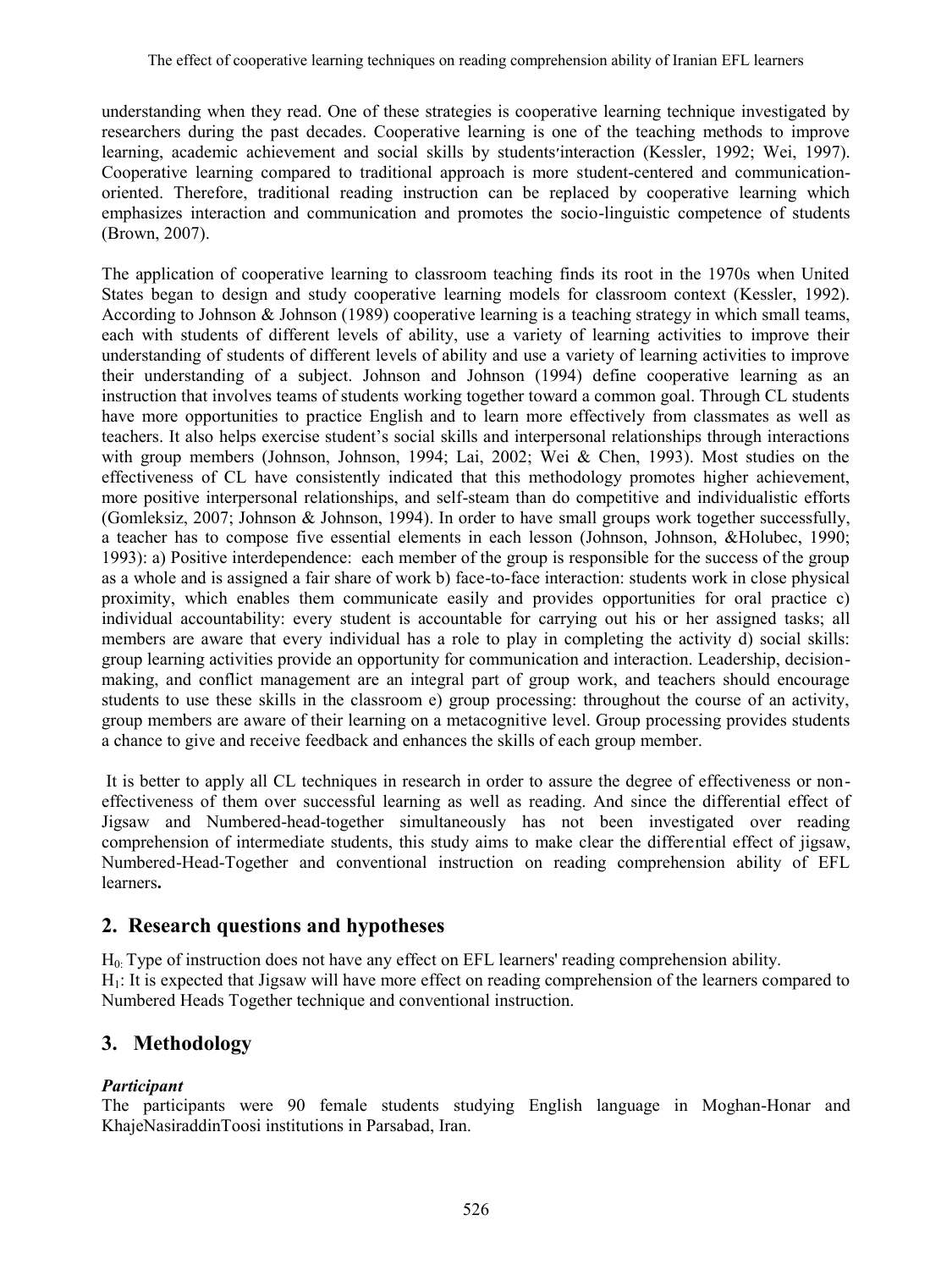#### *Instruments*

Oxford Placement Test (OPT) was administered to make sure the participants were homogenous in terms of their language proficiency. A teacher-made reading comprehension test was given to the three groups to measure their reading comprehension ability before treatment and make sure they were homogeneous in terms of reading ability. Since the study lasted about two months, the same test used in the pre-test was also safe to be used as a post-test to measure the participants׳reading comprehension ability after treatment**.**

#### *Data collection procedure*

This study comprised a pilot and a main phase of study. The participants were from two institutes of Parsabad, Iran. Totally, the study lasted 13 sessions during the spring of 2014. In the first session of the study, OPT was administered to determine proficiency level of 90 volunteer subjects. After administering the proficiency test, 73 of them were known as intermediate students from among whom 63 learners were selected to participate in the main phase of the study and 10 ones took part in the pilot study. In the second session the students were randomly assigned to three groups: group A  $(n=21)$  to take Jigsaw (J) instruction, group B  $(n=21)$  to take Numbered Heads together (NHT) instruction, and group C  $(n=21)$  to take conventional instruction (CI), and in order to make the participants clear with the aim and significance of the study, the researcher familiarized all of the students with CL, its elements, and its advantages in EFL learning to convince the learners to participate in the study. She introduced the book *Select Reading* written *by* Lee and Gundersen in 2001 to be worked on in all three groups. In the same session each group was also given a teacher-made reading comprehension test (pre-test) to measure the participants׳reading proficiency. Treatments of the groups started from the third session went on to ten sessions, two 90-minute sessions a week. In the cooperative groups 7 students who scored highest on the pre-test were identified as high–achievers, the 7 students, who scored near the mean, were identified as average-achievers and the remaining 7 ones were considered as low-achievers.

It is important for cooperative groups to be as heterogeneous as possible and the class to be homogenous. The more heterogeneous the members regarding experience and background, the more controversy among group members there will be (Acar&Tarhan, 2008). Therefore, each class (A and B) was divided into 7 learning groups (heterogeneous teams) with three students (high, low, and average) in each group. Ten texts were selected from *select reading* book and were worked on in all of the three groups.

The instruction for group A was according to Jigsaw technique. The teacher, first gave an explanation regarding the text, then asked some questions in relation to the text and assigned each question to different subjects in each group. The subjects with similar question from different groups met each other as an expert of their group to find the answer of the question they had. Together, the experts researched the question (similar question), discussed, and cleared up with each other. As they found the answer, each subject turned back to their group, and acted as a tutor to the group on his special question. And finally, the teacher randomly called subjects to answer the questions.

The instruction for group B was according to Numbered heads together technique in which the members of the groups was assigned a number from 1 to 3, the teacher first gave an explanation regarding the text. Then, the teacher or one of the students asked a question based on the text the class was reading and the students in each group researched the answer and put their heads together to come up with an answer or answers. The teacher called a number from 1 to 3. The person with that number gave and explained their group׳s answer.

In contrast to participants in the experimental groups, the control group students received traditional teacher-fronted instruction throughout the classroom time. In this class the teacher began each new reading passage by reading it aloud and then translating each sentence into the students' native language, Persian. After transmitting the required knowledge, the teacher asked some of the students to answer the exercises individually. She taught the new vocabulary items via using native language translations and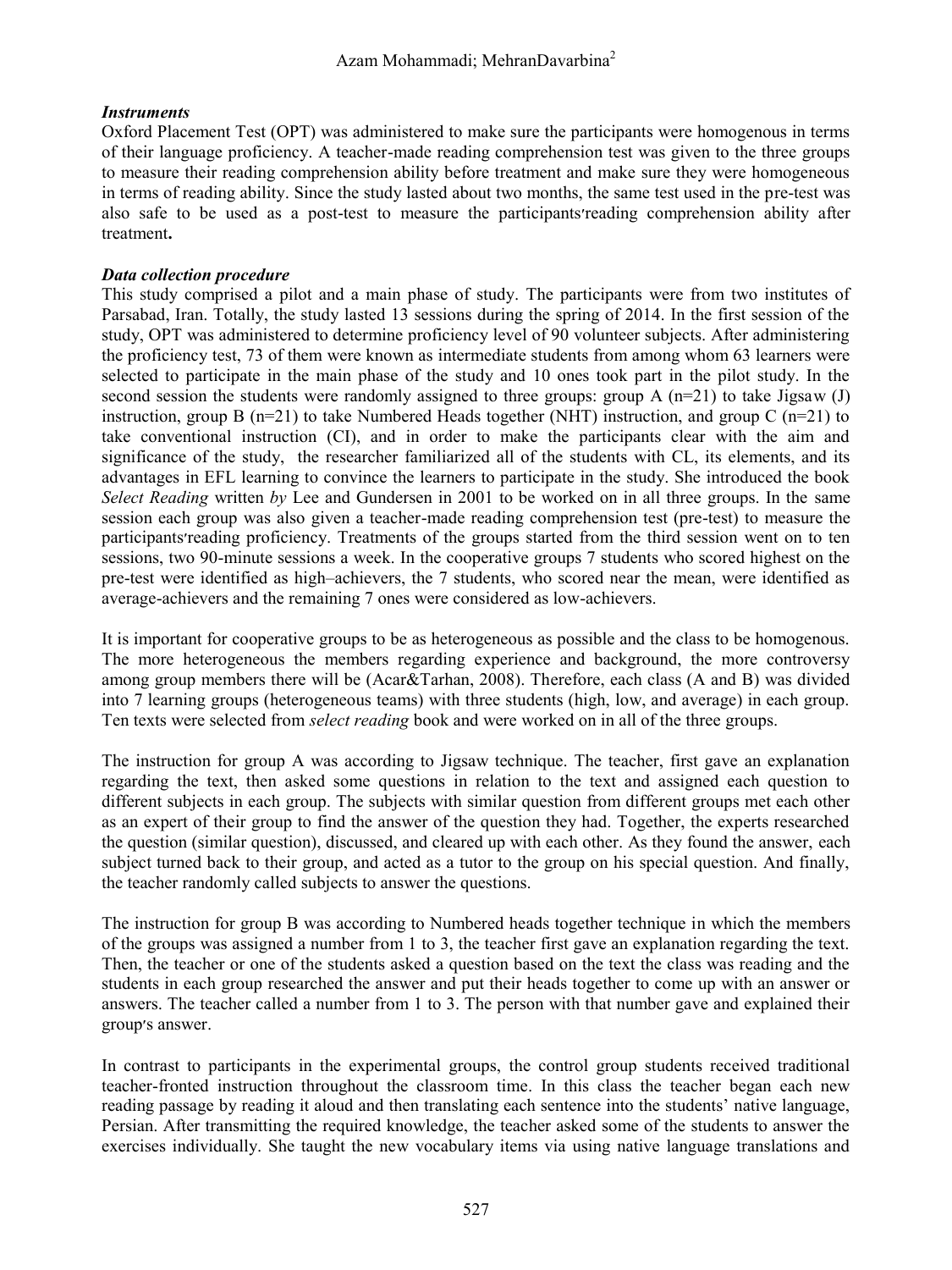also taught the grammar points of each chapter deductively in the native language. The students were allowed to ask questions about the unclear points. Classroom interaction was largely teacher-initiated, with the teacher starting the conversation and the learner-learner interaction was limited.

As a final point, after completion of the treatment sessions (in the thirteen session), a teacher-made reading comprehension test (post-test) was given to the three groups to measure their reading comprehension ability after treatment**.**

#### *Data Analysis*

One-way ANOVA and Scheffe post hoc test were run to analyze the scores on the pre-test and post-test.

### **4. Results**

Table 1 demonstrates the descriptive statistics for the pre-test scores of three participating groups. According to this table since mean scores of three participating groups are very close to each other, the groups can be considered homogeneous in terms of reading comprehension achievement.In order to examine the homogeneity of the learners in terms of reading comprehension proficiency, one-way ANOVA was used. As it is shown in Table 2, the means of the pre-test scores of the three groups (Jigsaw, Numbered Heads Together (NHT), and CI) were not significantly different ( $F=0.078$ ,  $p=0.234$ ,  $p>0.05$ ).

**Table 1:** *Descriptive Statistics for Three Participating Groups׳performance on pre-test*

| Groups     | N  | Maximum | Minimum | $\overline{M}$ | <b>SD</b> |
|------------|----|---------|---------|----------------|-----------|
| J          | 21 | 17      | 9       | 10.92          | 8.332     |
| <b>NHT</b> | 21 | 18      | 10      | 10.78          | 8.991     |
| <b>CI</b>  | 21 | 16      | 8       | 10.89          | 7.565     |
|            |    |         |         |                |           |
|            |    |         |         |                |           |

Note: J =Jigsaw, NHT = Numbered Heads Together, CI = Conventional Instruction

| Sources of variations | Sum of Squares | df | Mean Squares |       | Sig   |
|-----------------------|----------------|----|--------------|-------|-------|
| <b>Between Groups</b> | 60.31          |    | 1094/80      | 0.078 | 0.234 |
| Within Groups         | 80.32          | 87 | 52.66        |       |       |
| Total                 | 76.54          | 89 |              |       |       |

**Table 2:** *Results of One-way ANOVA for Groups׳Performance on thePre-test*

#### Note. P>0.05

As mentioned previously in order to test participants**׳**reading comprehension after the treatment a posttest was administered. Table 3 shows descriptive statistics for groups**׳**performance on the post-test. As it can be seen, the means of the three groups**׳**scores on the post-test are not equal. According to Table 3, the groups**׳**performance on the post-test was different and the results showed better performance of the subjects who received instruction through Jigsaw. Students who were instructed through Numbered heads together technique placed somewhere in the middle, whereas the students instructed through conventional instruction had the lowest mean on the post test.

In order to investigate whether or not the observed differences among the mean scores on the post-test were statistically significant, one-way ANOVA was run. The difference was statistically significant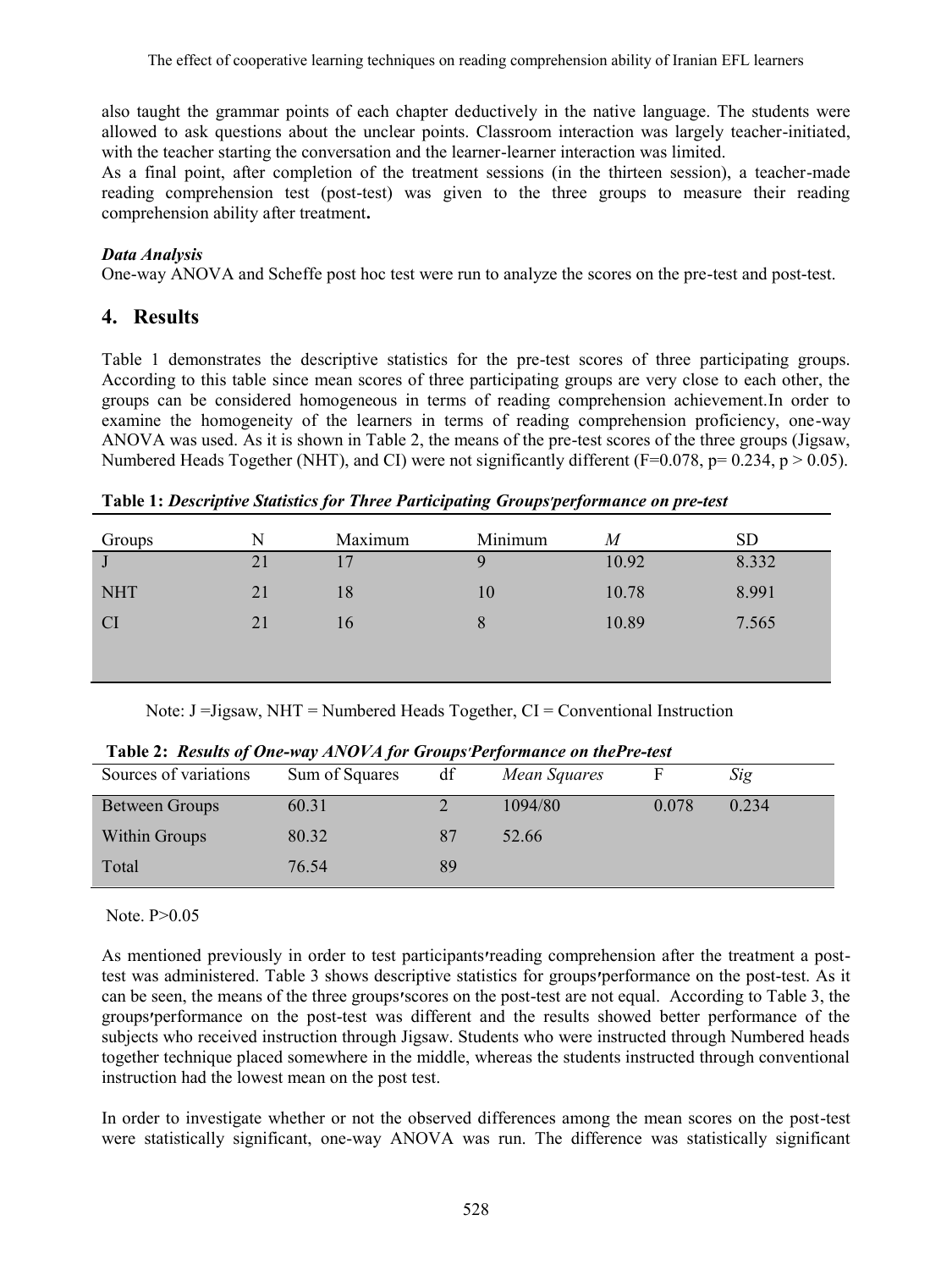$(F=3.51, P=0.037, p<0.05)$ . This confirmed that the three groups performed differently on the post-test as shown in Table 4.

| <b>Lavit 5. Descriptive Statistics for Groups Lefformance on the Lost-lest</b> |  |         |         |             |      |  |
|--------------------------------------------------------------------------------|--|---------|---------|-------------|------|--|
| Groups                                                                         |  | Maximum | Minimum |             |      |  |
|                                                                                |  |         |         | $3.30^{-7}$ | 3.30 |  |
| NHT                                                                            |  |         |         | 12.10       | 4.62 |  |
|                                                                                |  |         |         |             | .80  |  |

**Table 3:** *Descriptive Statistics for Groups׳Performance on the Post-test*

Note. J= Jigsaw, NHT= Numbered Heads Together, CI= Conventional instruction

| Sources of variations                    | Sum of <i>square</i> | df       | <i>Mean square</i>  |      | sıg   |
|------------------------------------------|----------------------|----------|---------------------|------|-------|
| Between groups<br>Within groups<br>Total | 66.3<br>91<br>97     | 87<br>89 | 33.6<br>9.6<br>9.12 | 3.51 | 0.037 |

**Table 4:** *Results of One-way ANOVA for the Groups׳Performance on the Post-test*

Note. P<0.05

A post hoc Scheffe test was used to determine where precisely the differences lay. The test revealed a significant mean difference between the experimental group (A) receiving instruction through Jigsaw technique and the control group (C) instructed through conventional instruction (CI) (MD=3.071,  $p=0.039$ ,  $p<0.05$ ). There was however a little but significant mean difference between the experimental group (B) receiving instruction through Numbered Heads Together and conventional instruction  $(MD=0.770, p=0.007, p<0.05)$ . The difference between the achievement means of the experimental group (A) receiving instruction through the Jigsaw technique and the experimental group (B) instructed using the Numbered Heads Together technique.

| Group      | Groups     | Mean difference | Standard error | Sig   |
|------------|------------|-----------------|----------------|-------|
|            | <b>NHT</b> | 1.320           | 78,000         | 0.046 |
|            |            | 3.071           | 78.000         | 0.039 |
| <b>NHT</b> |            | 1.320           | 78,000         | 0.046 |
|            | <b>CI</b>  | 0.770           | 78,000         | 0.007 |
| <b>CI</b>  |            | 3.071           | 78,000         | 0.039 |
|            | <b>NHT</b> | 0.770           | 78.000         | 0.007 |

**Table 5:** *Post-hoc ScheffeTest for the Groups' Performances on the Post-test*

(MD=1.320, P=0.046, p<0.05) was also significant (Table 5).

# **5. Discussion and Conclusion**

#### *Discussion*

A number of researches have made transparent that nearly all of the learners have difficulty in comprehending text individually. The findings of this study also showed that CI, a conventional or a teacher-centered method, is not effective in improving learners׳reading comprehension achievement. In CI students are more reliant on the teacher and do not have opportunity for thinking on the material and working with their classmates. This might be because teachers spend a great deal of time for teaching grammatical and vocabulary structures, and translating text into first language (Roberte&Slavin, 2005).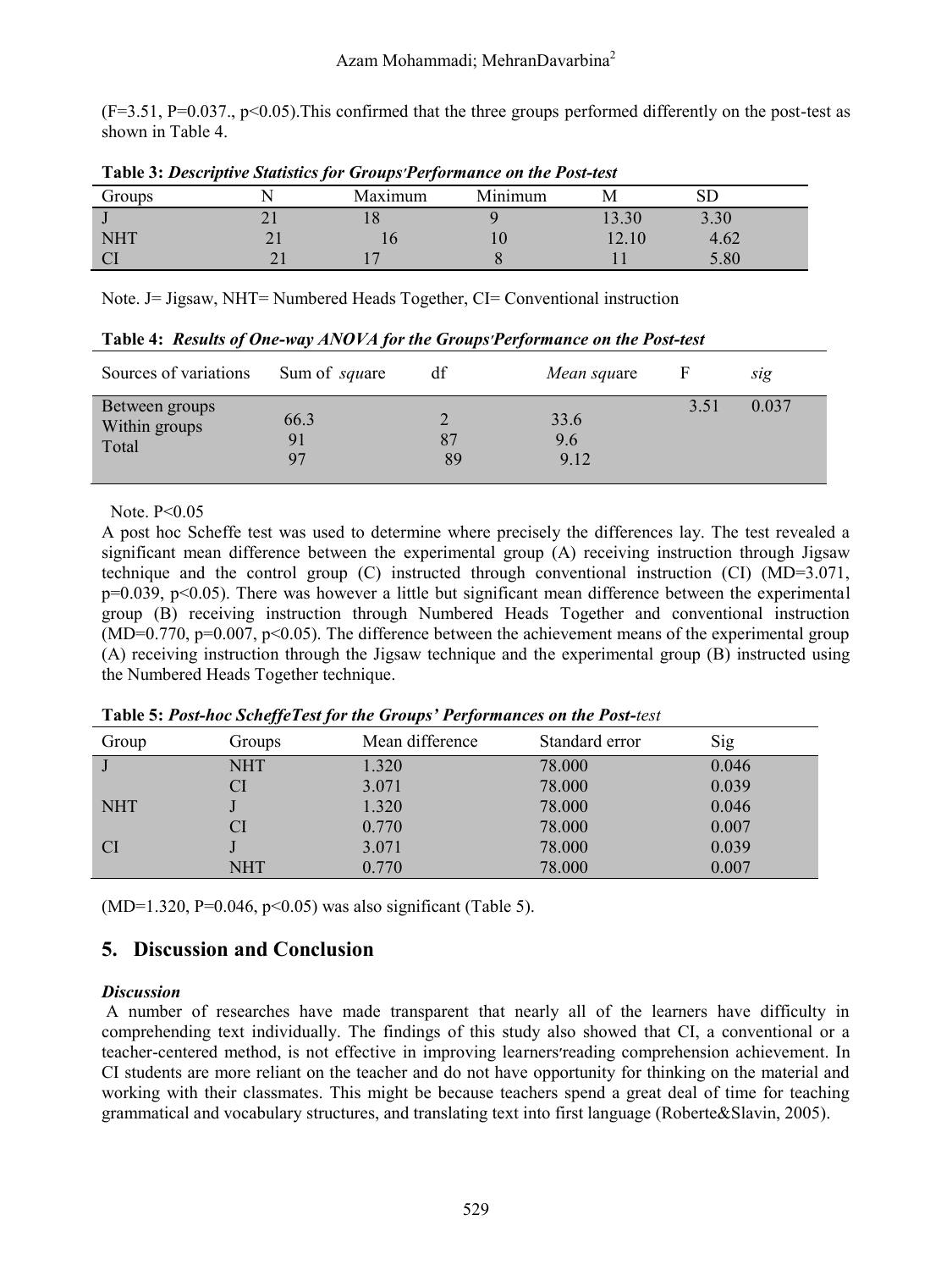On the basis of the above results, the null hypothesis of the study that suggested cooperative learning techniques compared to conventional instruction do not have any significant effect on EFL students' reading comprehension was rejected. There was a significant difference between the mean values of Jigsaw technique and conventional instruction (MD=3.071) and also between Numbered Heads Together technique and CI (MD=0.770) on the post-test and this is in agreement with Kessler's (1992) suggestions who states that students can understand better the text and take valuable feedback from each other working in pairs or groups. As the results of the study showed, CL as a teaching method develops language learning, academic achievement and social skills by means of students' interaction.

The directional hypothesis of the current study which proposes that jigsaw will have more effect on reading comprehension of the learners compared to Number Heads Together technique was supported. According to Aronson (2002), in Jigsaw classroom students learn the material faster and perform significantly better on objective exams than a control condition of students learning the same material in classes conducted with traditional instruction The results of the study are in line with Kagan (199a4) that group interaction assists learners in negotiating for more comprehensible input and in converting their output to make it more comprehensible to others.

## **Conclusion**

The present study was an attempt to examine if cooperative learning techniques compared to conventional instruction had any significant effect on EFL students' reading comprehension and whether Jigsaw have more effect on reading comprehension of the learners compared to Number Heads Together (NHT) technique. The results revealed that both of the cooperative learning techniques, Jigsaw and Numbered Heads Together, are more effective in improving reading comprehension ability of EFL learners compared to conventional instruction (CI), and can be used as method of teaching in EFL departments. However, some of cooperative learning techniques are better than others and it is necessary to investigate to choose the best and more effective ones.

# **References**

- Acar, B., &Tarhan, L. (2008).Effects of cooperative learning on students**׳**understanding of metallic bonding*.Research Science Education,* 38,401-420.
- Aronson, E. (2002). B*uilding empathy, compassion, and achievement in the jigsaw classroom.In J. Aronson (Ed.), Improving academic achievement.Impact of psychological factors on education* (pp. 209-225). San Diego, CA: Academic Press.
- Block, C., & Pressley, M. (2002). *Comprehension instruction: Research-based best practices.* New York: Guilford Press.
- Brown, D. (2007). *Principles of language learning and teaching* (5th ed.). NJ: Prentice Hall.
- Gomleksiz, M, N. (2007). Effectiveness of cooperative learning (jigsaw II) method on teaching English as a foreign language to engineering students (Case of Firat University, Turkey).*European Journal of Engineering Education, 32*(5), 613-625.
- Gundersen, E., & Lee, L. (2001).*Select readings*.Oxford University Press.
- Huckin, T. N., Haynes, M., &Coady, J. (1993).*Second Language Reading and Vocabulary Learning*. New York,NY: Ablex Pub. Co.
- Johnson, D. W., & Johnson, R. T. (1994).*Learning together and alone: Cooperative, competitive, and individualistic learning* (4th ed.). Boston: Allyn& Bacon.
- Johnson, D. W & Johnson, R.T. (1989).*Cooperation and Competition: theory and research*. Edina, MN: **Interaction**